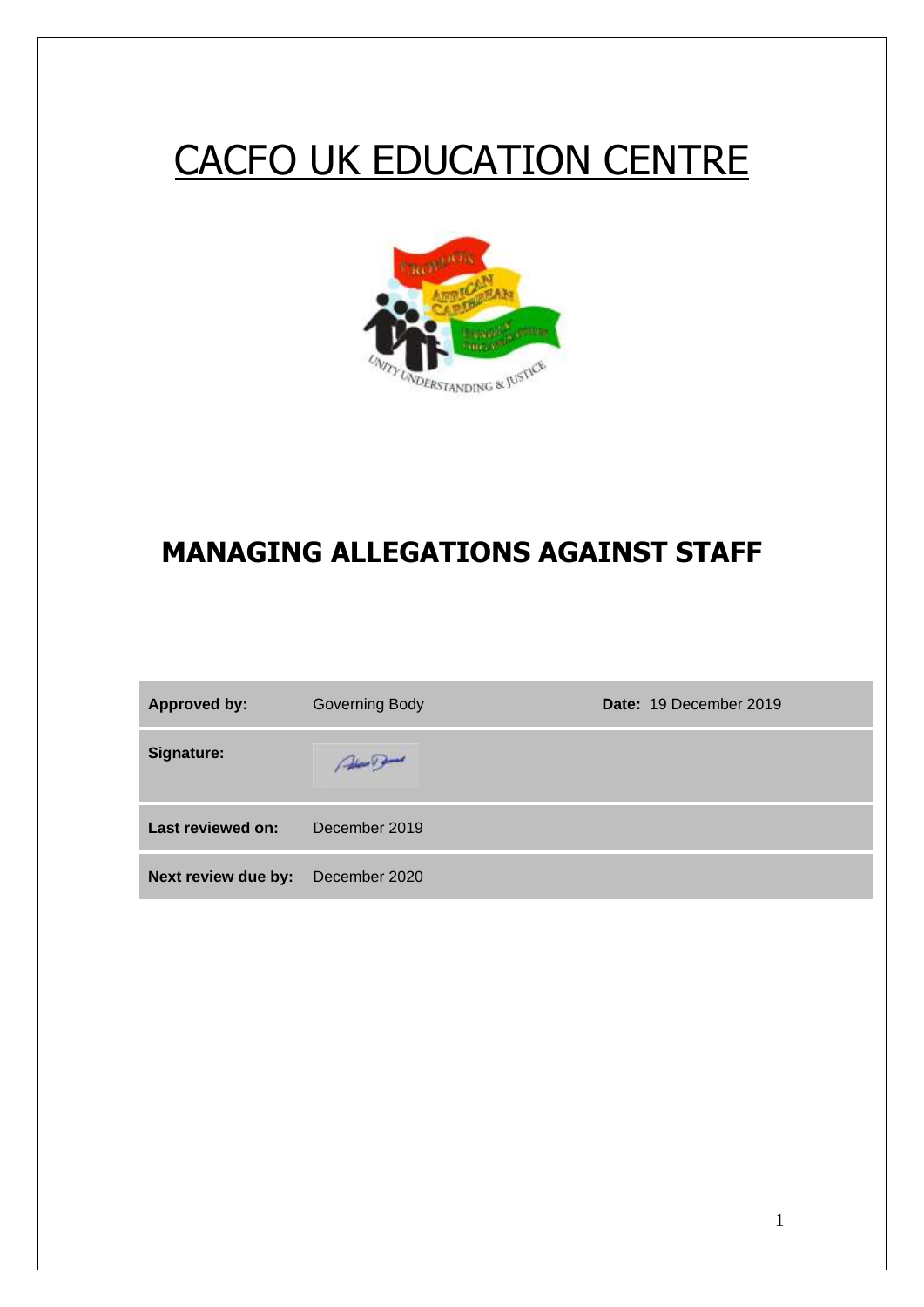# **Allegations of Abuse against Staff Policy**

| <b>Contents</b>                            |  |
|--------------------------------------------|--|
| 1 Introduction                             |  |
| 2 Purpose                                  |  |
| 3 Timescale                                |  |
| 4 Procedure                                |  |
| 5 Investigation                            |  |
| 6 Supporting those involved                |  |
| 7 The employee                             |  |
| 8 Suspensions                              |  |
| 9 Resignations                             |  |
| 10 Record keeping                          |  |
| 11 Action on conclusion of the case        |  |
| 12 Action in the case of false allegations |  |
| 13 After the case                          |  |

# **Introduction**

CACFO UK Education Centre is committed to providing the highest level of care for both its pupils and its staff. It is extremely important that any allegations of abuse against a teacher, any other member of staff, or volunteer in our school is dealt with thoroughly and efficiently, maintaining the highest level of protection for the child whilst also giving support to the person who is the subject of the allegation. Our policy is in line with statutory guidance from the Department of Education. This policy is designed to ensure that all staff, students and parents or carers are aware of the procedure for the investigation of allegations of abuse in order that all complaints are dealt with consistently, and as efficiently as possible. We hope that having a clear policy outlined will help students to feel comfortable that they can voice concerns about any member of staff. Allegations will be reported to the headteacher immediately or to the chair of governors where the headteacher is the subject of concern. All allegations will be taken seriously and investigated immediately.

# **Purpose**

The procedure for dealing with allegations against staff depends on the situation and circumstances surrounding the allegation. This policy must be followed when dealing with allegations but may be adapted to each case. This policy will be used alongside the school's Complaints Policy and Child Protection and Safeguarding Policy. This policy will be used in any case where it is suspected or alleged that a member of staff, a teacher or a volunteer at the school has:

- behaved in such a way that may have harmed a child or may have intended to harm a child. Our child protection policy outlines what it means to harm a child
- acted outside of the law in relation to dealings with a child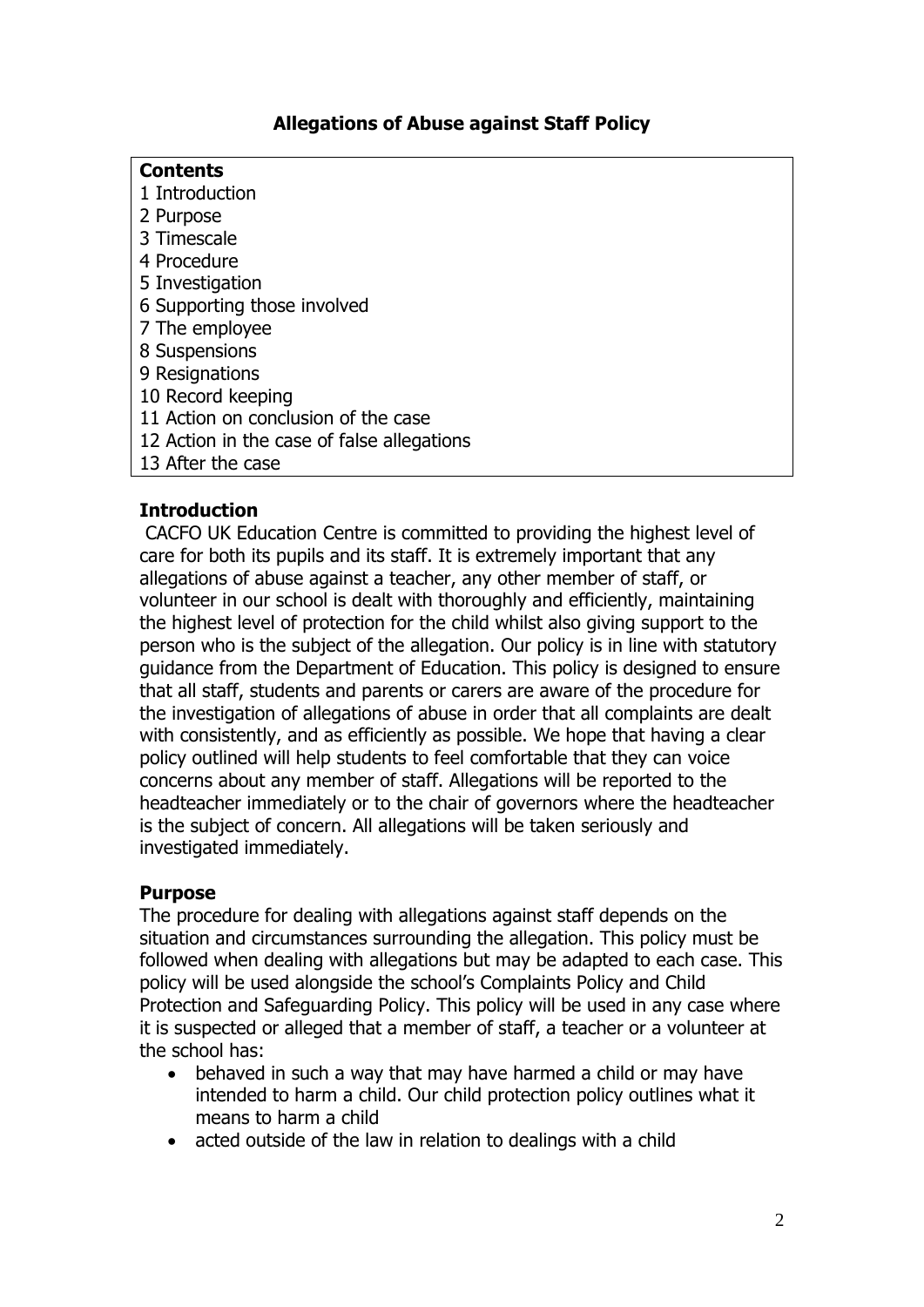• behaved in any way that suggests they may be unsuitable to work with children

# **Timescale**

It is imperative that allegations against staff are dealt with as efficiently as possible to:

- minimise the risk to the child
- minimise the impact on the child's academic progress
- ensure a fair and thorough investigation for all parents.

To enable this to happen, all staff, parents, and students should be aware of the procedures set out in this policy.

#### **Procedure**

# **Reporting an allegation**

All concerns of poor practice or possible child abuse by staff should be reported immediately to the head teacher. Complaints about the head teacher should be reported to the chair of governors who will then contact the local authority designated officer (LADO). Staff who are concerned about the conduct of a colleague towards a pupil are undoubtedly placed in a very difficult situation. They may worry that they have misunderstood the situation and they will wonder whether a report could jeopardise their colleague's career. All staff must remember that the welfare of the child is paramount and must report their concerns immediately.

The LADO will be contacted by the Head teacher/Child Protection Officer/Chair of Governors and a discussion will take place to decide whether:

- no further actions are needed
- a strategy discussion should take place
- there should be immediate involvement of the police or social care.

The school will share available information with the LADO about the allegation, the child, and the person against whom the allegation has been made and consider whether a police investigation or a strategy discussion is needed. Representatives from other agencies may be invited into the discussion and could include representatives from health, social care, the GP and police. (Local Authority Designated Officer – Croydon LADO, Children's Safeguarding Unit 020 8726 2000 ext.84322)

# **Investigation**

An investigation into the allegations is normally carried out by children's social services or by the school. This will be agreed at the initial evaluation stage. Where the school is not conducting the investigation it will cooperate with investigative agencies. Internal investigations must be second to any safeguarding investigation and may need to be delayed until the external investigation is complete.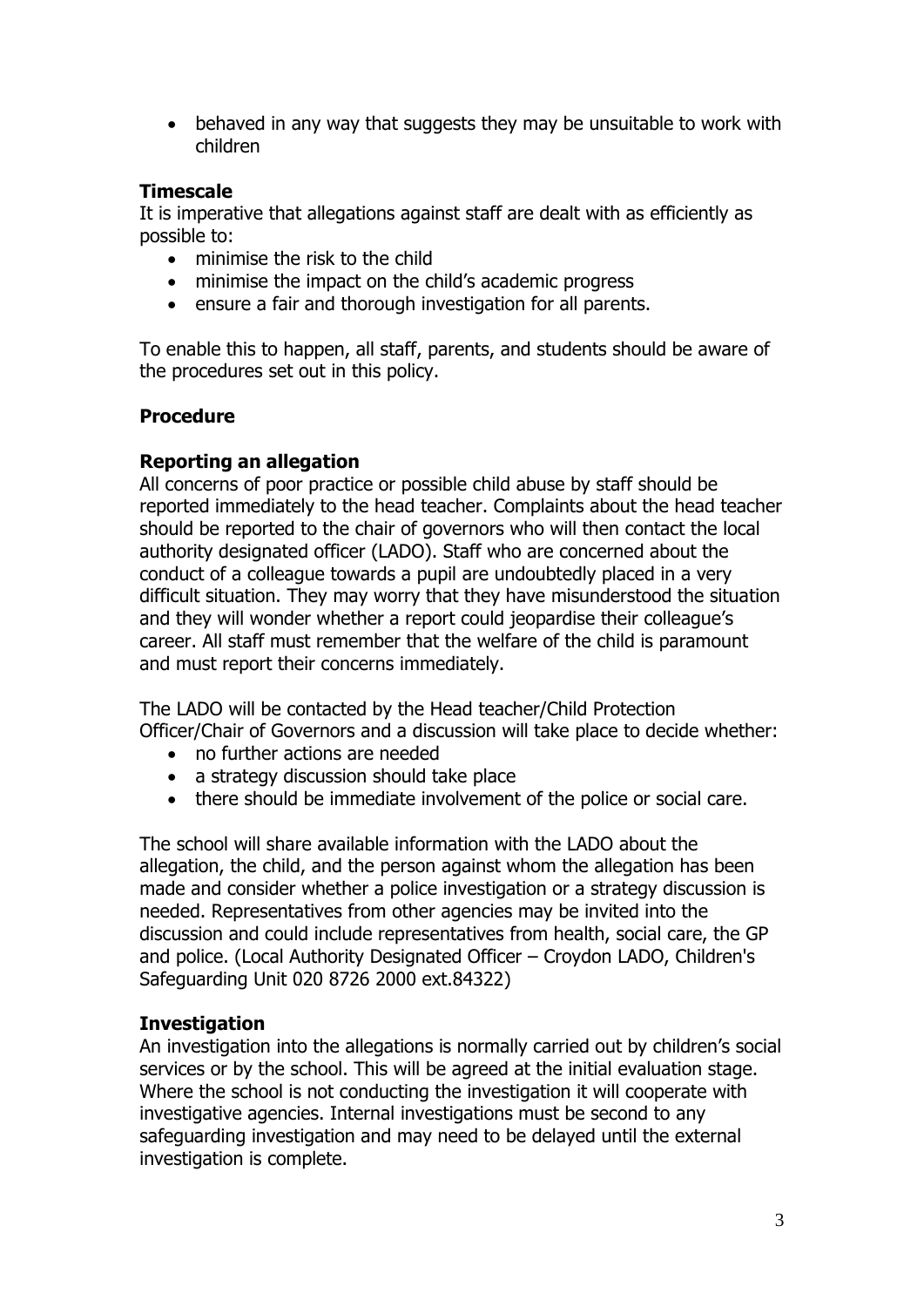# **Supporting those involved**

The person(s) who makes the allegation and their parents/carers:

Parents and carers will be notified if their child makes or is involved in an allegation against staff if they do not already know. However, if the police or social services are to be involved, they will be contacted first and will advise as to what information may or may not be disclosed to the parents. Parents and carers will be made aware of any progress in the investigation, and where there is no criminal prosecution, the outcome will be explained to them. This may be a disciplinary outcome. During a disciplinary hearing the deliberations and information used for making a decision are usually confidential, but parents will be told the outcome. Social services and the police may be involved, depending on the severity of the case, and will provide the school with advice on what type of additional support the child may need.

The school's Confidential Reporting (Whistleblowing) Policy which is available on the staff intranet enables staff to raise concerns or allegations against their colleagues in confidence and for a sensitive enquiry to take place.

#### **The employee:**

CACFO UK Education Centre has a duty of care to its employees and will do everything to minimise the stress of any allegations and the disciplinary process.

The person who is the subject of the investigation will be informed as soon as the allegation has been made, but only after the head teacher has spoken to the chair of governors. The employee will then be advised on what the next course of action will be. However, if the police or social services are to be involved, they will be contacted before the employee and will advise as to what information may be disclosed to the person under investigation. The named representative will keep the subject of the allegation informed of the progress of the case and any other work-related issues. If that person has been suspended, they will keep them informed of any developments from school.

If the employee is a member of a union or any other professional association, they should be advised to contact that body at the outset of the investigation. The employee may need additional support and the school should consider what might be appropriate to best accommodate this.

If it is a criminal investigation and the police are involved, they may provide this additional support. The school will make every effort to guard the privacy of all parties during and after an investigation into an allegation. It is in everyone's best interest to maintain this confidentiality to ensure a fair investigation with minimum impact for all parents. A breach of confidentiality will be taken seriously and may warrant its own investigation. It is a criminal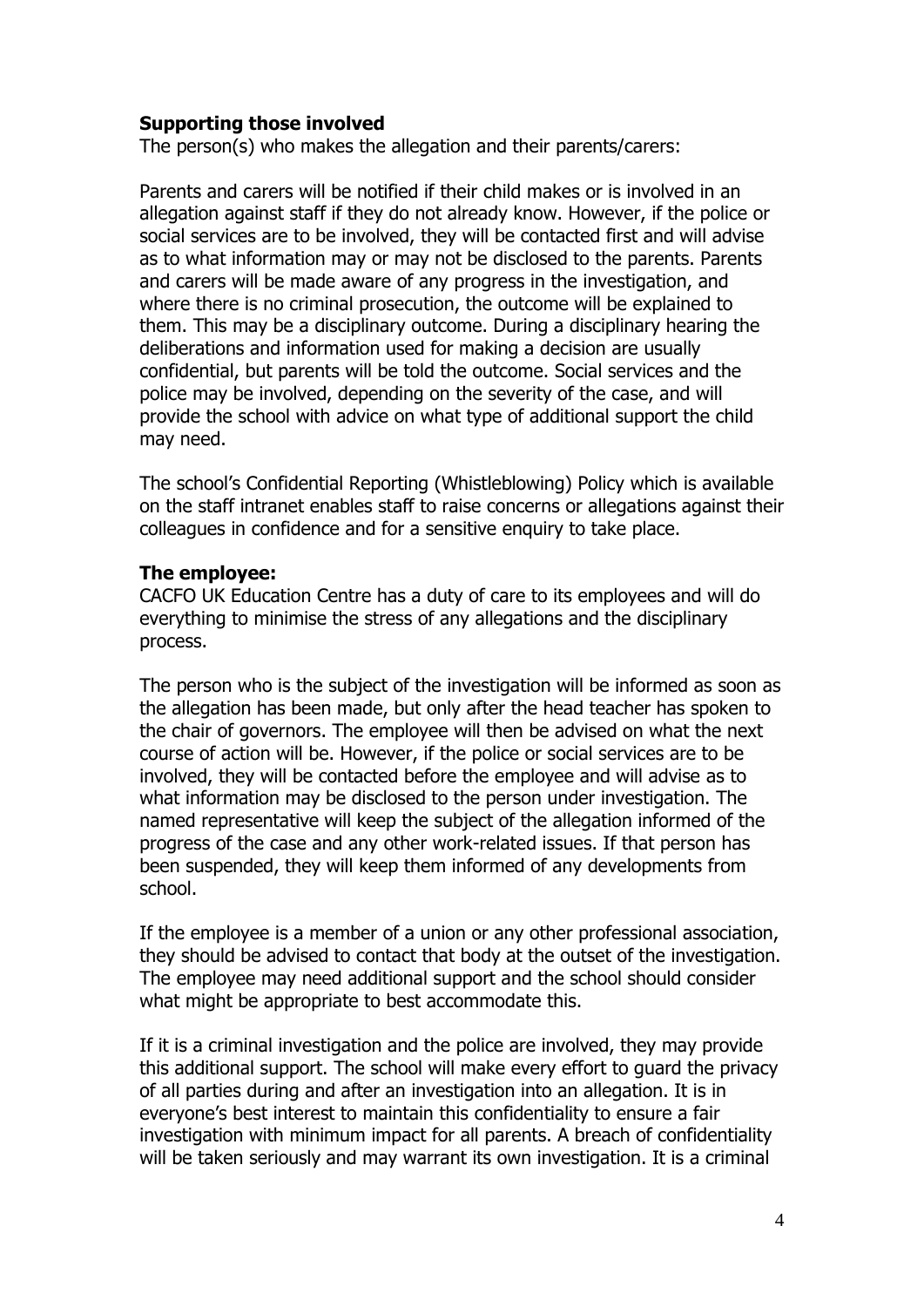offence to publish information that could lead to the identification of someone who is the subject of an allegation before they are charged or summonsed.

# **Suspensions**

The school will not suspend a member of staff without serious consideration, and will not do it automatically once an allegation has been made. Depending on the nature of the case, it may be possible that alternative arrangements are made so that the individual can continue working, but is removed from the pupil making the allegation.

A suspension may be decided upon if it is deemed that the child or other children may be at risk of harm, or if the nature of the case warrants a criminal investigation. The Head teacher/Chair of Governors holds the power to suspend an employee but will be advised by the police and or social care whether or not a suspension is necessary. Where there is a chance of suspension, the employee will receive confirmation within one working day and will be informed of the reason for the suspension.

# **Resignations**

If an employee hands in their resignation when the allegation is made against them or during an investigation, the investigation will still continue until an outcome has been reached, with or without the person's cooperation. They will be given full opportunity to answer the allegation. Compromise agreements will not be used in situations which are relevant to these procedures.

# **Record keeping**

Detailed records of all allegations made, investigations and outcomes should be kept in the personal file of the person who has been under investigation. This person should be given a copy of the same information. This will enable the school to:

- provide all the necessary information for future schools if they require a reference. Where DBS checks highlight incidents of allegations that did not result in any criminal charges, records will need to show exactly what happened, what points of action were taken during and after the investigation, and how the result of the investigation was reached
- prevent unnecessary re-investigation in the future if an allegation resurfaces.

The record will be kept, including for people who leave the organisation, at least until the person reaches normal retirement age or for 10 years if that will be longer, from the date of the allegation. Allegations that are proven to be malicious will not be kept on employment records or used in employee references. The records will be kept by the school. Details of any allegation made by a pupil will be kept in the confidential section of their record.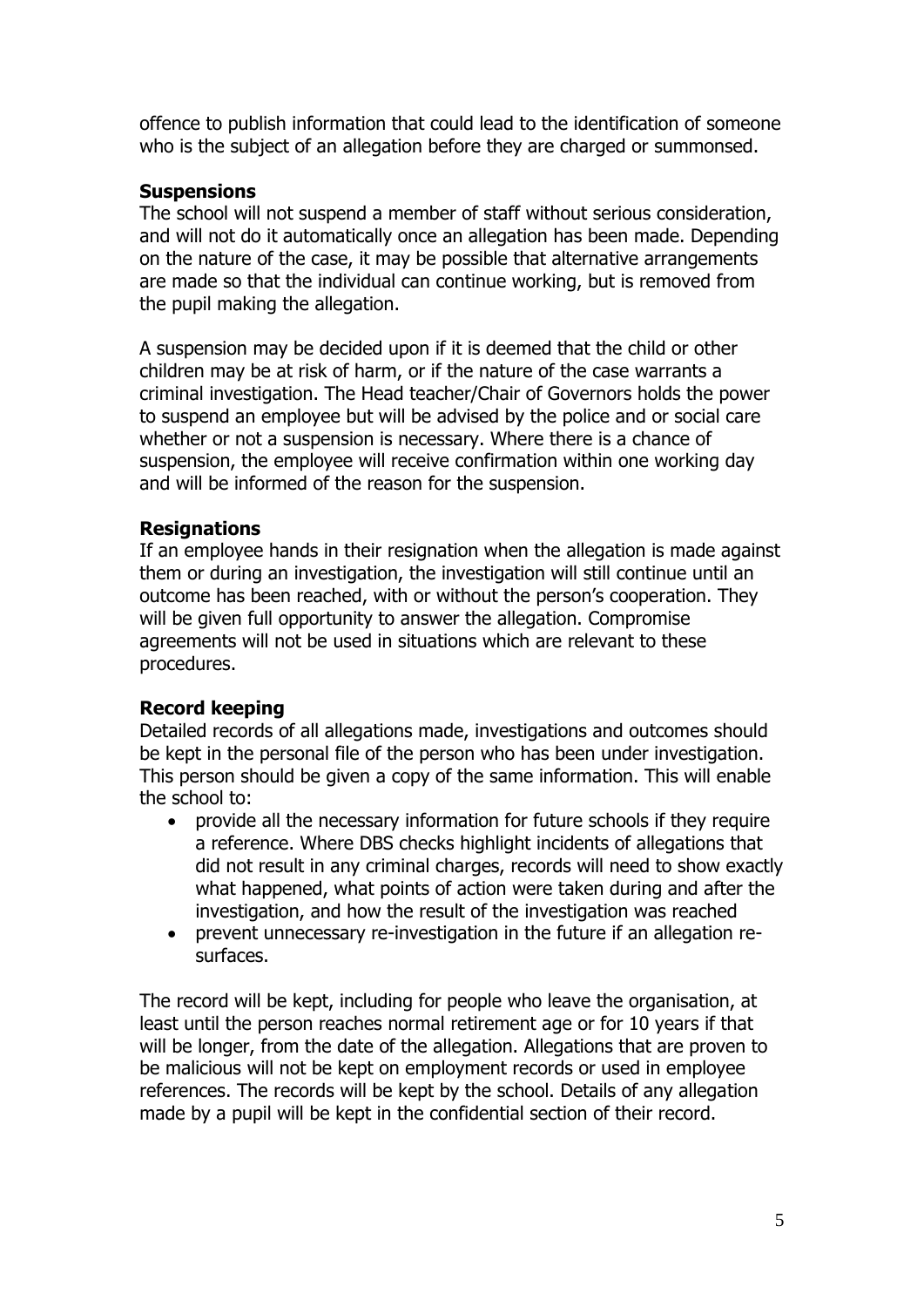# **Action on conclusion of the case**

If the investigation results in the dismissal or resignation of a person, and that person has been charged with a criminal offence, a referral must be made immediately by the school to the Disclosure and Barring Service. The school will be advised on this by the police and/or social services.

If it is decided that the employee may return to school (after a suspension), then provisions will be put in place by the school to ensure that the transition is as smooth as possible. This may involve a phased return for a trial period or the use of another member of staff as a support system in the short term. If the child who made the allegation is still at the school, the school will consider what needs to be done to manage the contact between employee and child.

#### **Action in the case of false allegations**

Where an allegation is proven to be false, the head teacher and chair of governors may refer to social services to determine whether the child is in need of special care, or to help to understand if they are being abused elsewhere.

If an allegation is found to be intentionally facetious and malicious, the head teacher will decide what the proper sanction will be for the pupil who made the false allegation.

The school's behaviour policy sets out the disciplinary action that will be taken against pupils who are found to have made malicious accusations against school staff. The head teacher may wish to include the school governors when considering what action to take. The school has the power to suspend or permanently exclude pupils who make false claims, or refer the case to the police if the school thinks a criminal offence has been committed. If the claim has been made by a person who is not a pupil, the school will hand the information over to the police who may take further action against that person.

#### **After the case**

No matter what the outcome is of an allegation of abuse against staff, the school will review the case to see if there are any improvements that can be made in its practice or policy that may help to prevent similar cases in the future.

# **Related Policies**

- Safeguarding Policy
- Complaints Policy
- Confidential Reporting (Whistleblowing) Policy